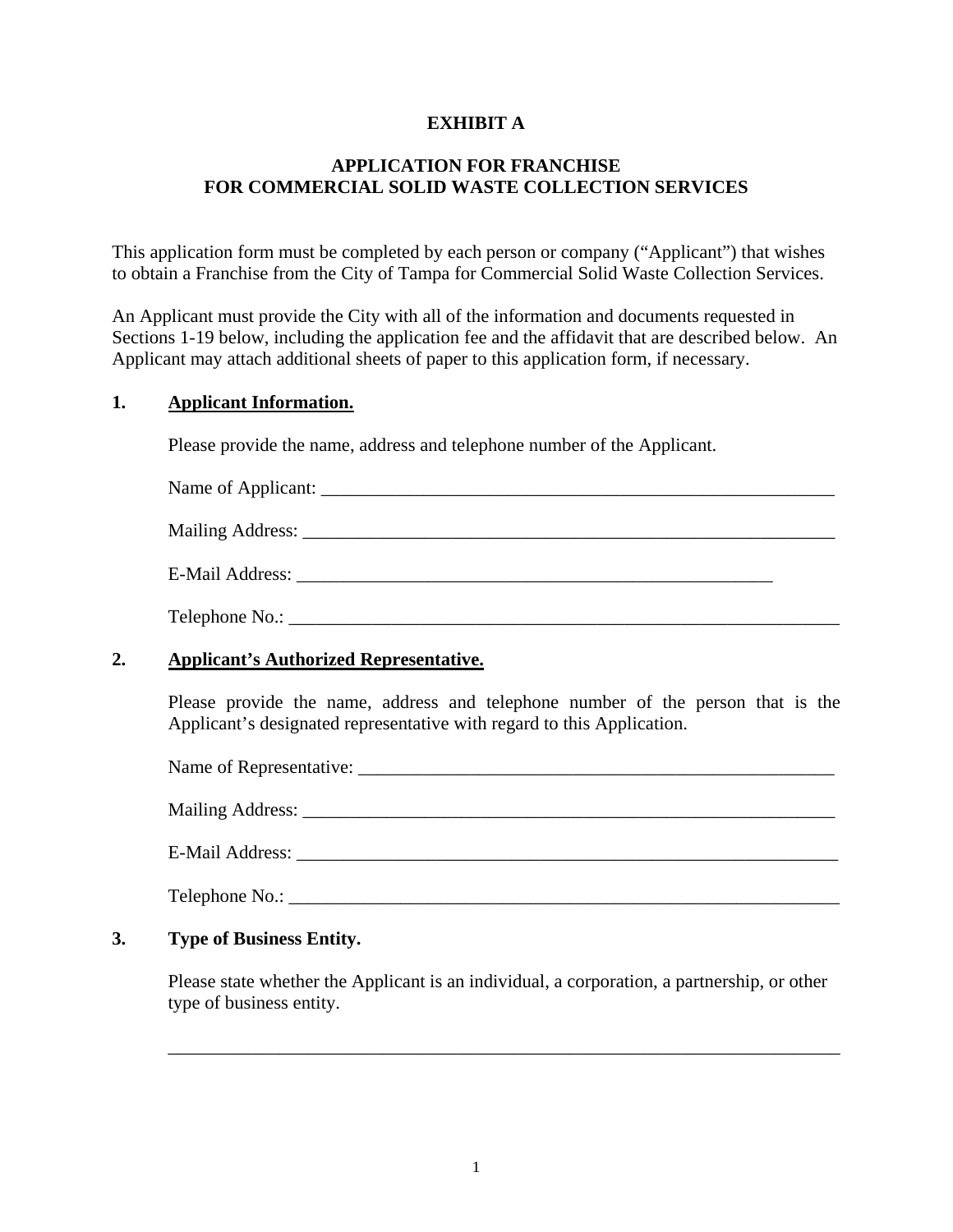### **4. Applicant's Principals.**

If the Applicant is a corporation, partnership or other business entity, please provide the name, address, and title of the Applicant's majority shareholder and each person that is a principal officer (e.g., Chief Executive Officer; President; Vice-President; Chief Operating Officer; etc.).

\_\_\_\_\_\_\_\_\_\_\_\_\_\_\_\_\_\_\_\_\_\_\_\_\_\_\_\_\_\_\_\_\_\_\_\_\_\_\_\_\_\_\_\_\_\_\_\_\_\_\_\_\_\_\_\_\_\_\_\_\_\_\_\_\_\_\_\_\_\_\_\_

\_\_\_\_\_\_\_\_\_\_\_\_\_\_\_\_\_\_\_\_\_\_\_\_\_\_\_\_\_\_\_\_\_\_\_\_\_\_\_\_\_\_\_\_\_\_\_\_\_\_\_\_\_\_\_\_\_\_\_\_\_\_\_\_\_\_\_\_\_\_\_\_

\_\_\_\_\_\_\_\_\_\_\_\_\_\_\_\_\_\_\_\_\_\_\_\_\_\_\_\_\_\_\_\_\_\_\_\_\_\_\_\_\_\_\_\_\_\_\_\_\_\_\_\_\_\_\_\_\_\_\_\_\_\_\_\_\_\_\_\_\_\_\_\_

### **5. Applicant's Managers.**

Please provide the name, address, and telephone number of each person that will serve as the Applicant's local manager (i.e., the person that will be responsible for performing or supervising the Commercial Solid Waste Collection Services for the Applicant).

\_\_\_\_\_\_\_\_\_\_\_\_\_\_\_\_\_\_\_\_\_\_\_\_\_\_\_\_\_\_\_\_\_\_\_\_\_\_\_\_\_\_\_\_\_\_\_\_\_\_\_\_\_\_\_\_\_\_\_\_\_\_\_\_\_\_\_\_\_\_\_\_

\_\_\_\_\_\_\_\_\_\_\_\_\_\_\_\_\_\_\_\_\_\_\_\_\_\_\_\_\_\_\_\_\_\_\_\_\_\_\_\_\_\_\_\_\_\_\_\_\_\_\_\_\_\_\_\_\_\_\_\_\_\_\_\_\_\_\_\_\_\_\_\_

\_\_\_\_\_\_\_\_\_\_\_\_\_\_\_\_\_\_\_\_\_\_\_\_\_\_\_\_\_\_\_\_\_\_\_\_\_\_\_\_\_\_\_\_\_\_\_\_\_\_\_\_\_\_\_\_\_\_\_\_\_\_\_\_\_\_\_\_\_\_\_\_

## **6. Proof of Good Standing.**

If the Applicant is a corporation, please provide proof that the corporation is in good standing in the state of Florida.

### **7**. **Authorization to do Business in Florida.**

If the Applicant is not a Florida corporation, please provide proof that the Applicant is authorized to do business in Florida.

#### **8. Fictitious Name.**

If the Applicant is operating under a fictitious name, please provide information demonstrating that the fictitious name is properly registered by the Applicant.

### **9. Applicant's Experience.**

- (a) Please provide a summary of the Applicant's experience with regard to the collection of Commercial Solid Waste.
- (b) Provide a complete list of all of the communities in Florida and other states (but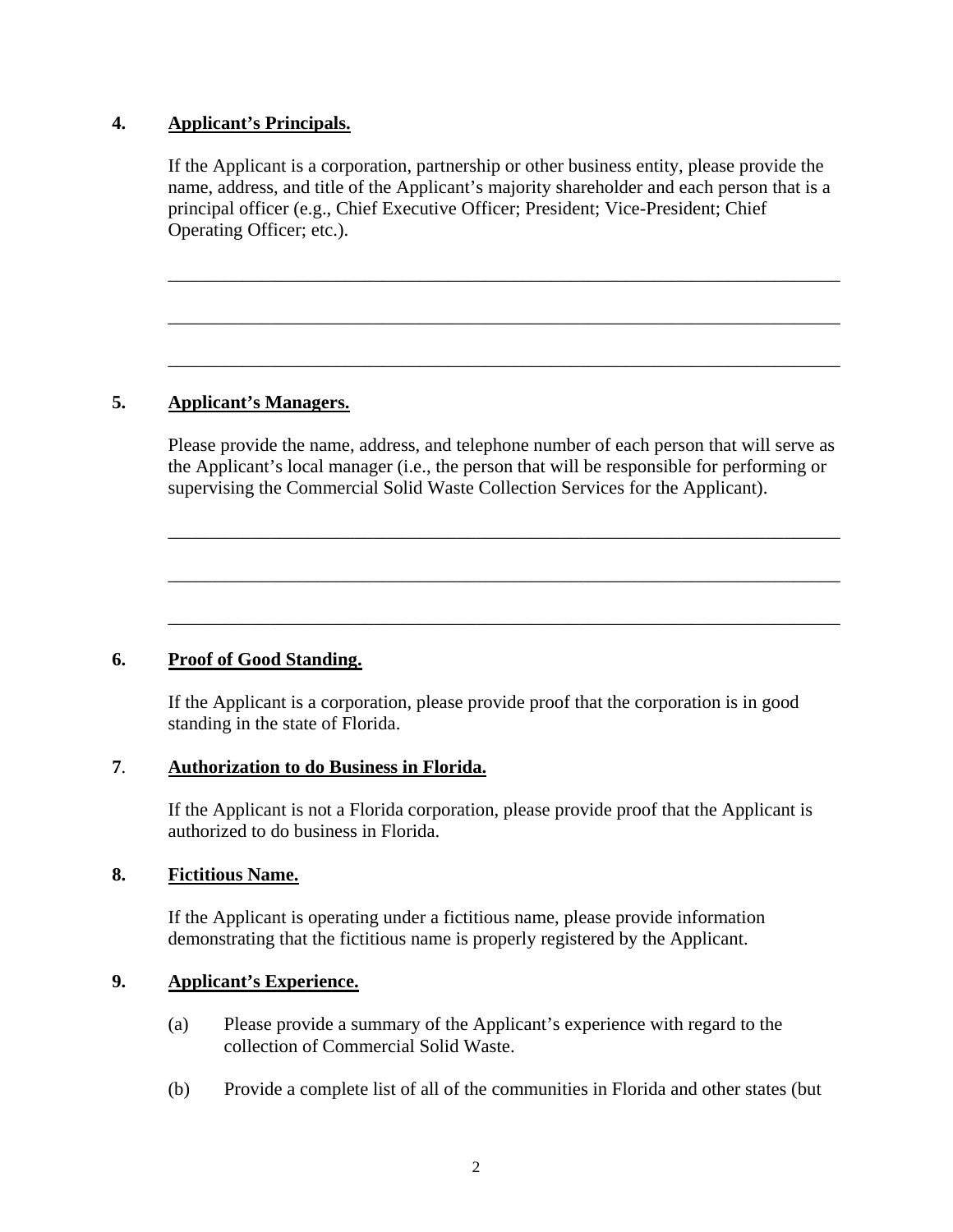not more than a total of ten (10) communities) where the Applicant has provided solid waste collection services in the last five (5) years.

(c) For each community listed in Section 9(b), above, please provide the name, address, and telephone number of a reference (i.e., a person employed by the local government in that community who can provide information concerning the quality of service provided by the Applicant).

# **10. Prior Enforcement Issues.**

- (a) Please provide a complete list of all communities (if any) where the Applicant's permit, approval, franchise, or license to provide solid waste collection services was suspended or revoked.
- (b) Provide a complete list of all felony convictions, and all misdemeanor convictions within the last five (5) years, involving the Applicant's collection, receiving, storing, separating, transportation, or disposal of solid waste. If the Applicant is not an individual, also provide a list of such convictions for the Applicant's majority shareholder, any person having a controlling interest in the Applicant, and each person that is an officer or partner of the Applicant.
- (c) Provide a complete list of all civil penalties and liquidated damages in excess of five thousand dollars (\$5,000.00) that were assessed against the Applicant by local, state, and federal governmental entities within the last five (5) years involving the collection, transportation, or disposal of solid waste.
- (d) With regard to Sections 10(a) through 10(c), above, provide any information concerning the convictions, penalties, liquidated damages, etc., that the Applicant believes will help the City understand the facts concerning those matters.

## **11. Potential Customers.**

Please provide the name and address of each Commercial Establishment that will be provided Commercial Solid Waste Collection Services by the Applicant if this Application is approved. Please provide this information on the blank form that is attached hereto entitled "City of Tampa Commercial Franchise Application Response; Potential Customers, Paragraph 11; Potential Customers".

### **12. Vehicles and Equipment.**

Please provide a list of the vehicles, equipment, and containers that will be used by the Applicant to provide Commercial Solid Waste Collection Services in the City. The list must identify the make, model, identification number, and year of each vehicle and piece of collection equipment. The list also must identify the size and type of each container that will be used by the Applicant. Please provide this information on the blank forms that are attached hereto entitled "City of Tampa Commercial Franchise Application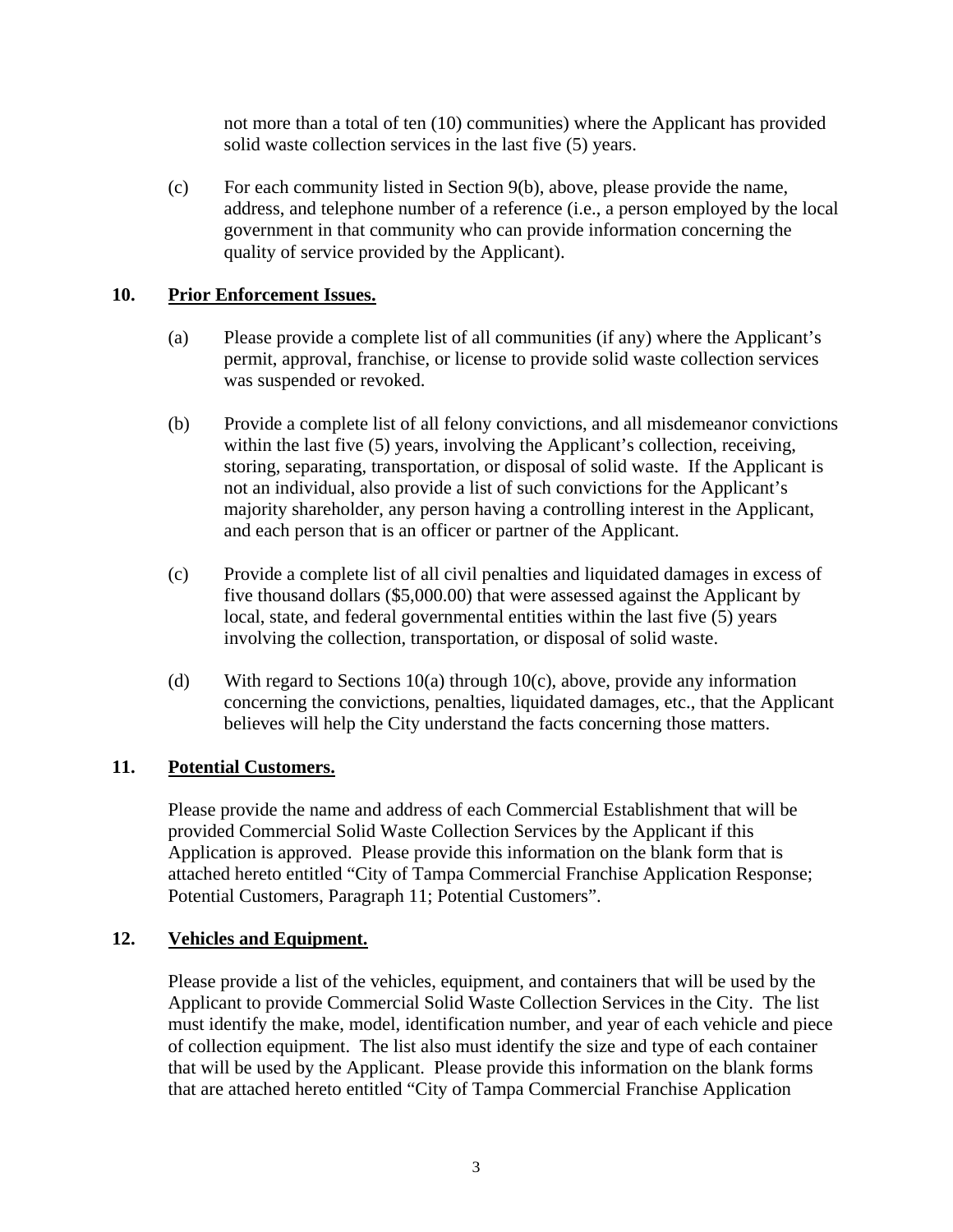Response; Vehicles and Equipment, Paragraph 12; Vehicles" and "City of Tampa Commercial Franchise Application Response; Vehicles and Equipment, Paragraph 12; Other Collection Equipment". Also include the street address of the equipment yard(s) where the Applicant's vehicles, equipment, and containers are stored when they are not in use.

#### 13. **Insurance Requirements.**

Please provide a properly executed Acord 25 Certificate of Insurance form demonstrating that the Applicant has the following types and amounts of insurance coverages issued by an insurance company that is licensed to do business in the State of Florida, with an A.M. Best Rating of A- or better, Class VII (or higher), or otherwise acceptable to the City, if the company is not rated by A.M. Best.

(a) Comprehensive General Liability Insurance with a limit of a one million dollar (\$1,000,000) per occurrence and a two million dollar (\$2,000,000) general aggregate. This policy must include the following coverages: premises and operations liability, independent contractors, products and completed operations, personal injury, contractual liability, and fire damage;

(b) Automotive Liability Insurance coverage providing a combined single limit of not less than one million dollars (\$1,000,000) per occurrence. This policy must include the following coverages: bodily injury and property damage including premises and operations, and pollution coverage for upset and overturn endorsement.

### **Note: the MCS-90 endorsement must be included in the automobile liability insurance policy. Proof of coverage is required by indication on the actual Acord certificate of insurance form OR by providing a copy of the endorsement.**

(c) Workers Compensation Insurance shall be provided for all of Franchisee's employees as required under Florida law; and

(d) Employers Liability Insurance providing a single limit of not less than one million dollars (\$1,000,000), bodily injury by each accident, and providing a single limit of not less than one million dollars (\$1,000,000), bodily injury disease per each employee, and providing a single limit of not less than one million dollars (\$1,000,000) bodily injury by disease policy limit.

The certificate of insurance must demonstrate that the insurance coverage will be in effect for the term of the proposed Franchise Agreement. The certificate of insurance must name the City as an additional insured (except with regard to workers compensation and employers liability insurances).

The "certificate holder" box on the certificate of insurance shall read as follows:

City of Tampa Human Resources Department Risk Management Office c/o Ebix (Periculum Services Group) P.O. Box 257 Portland, MI 48857-0257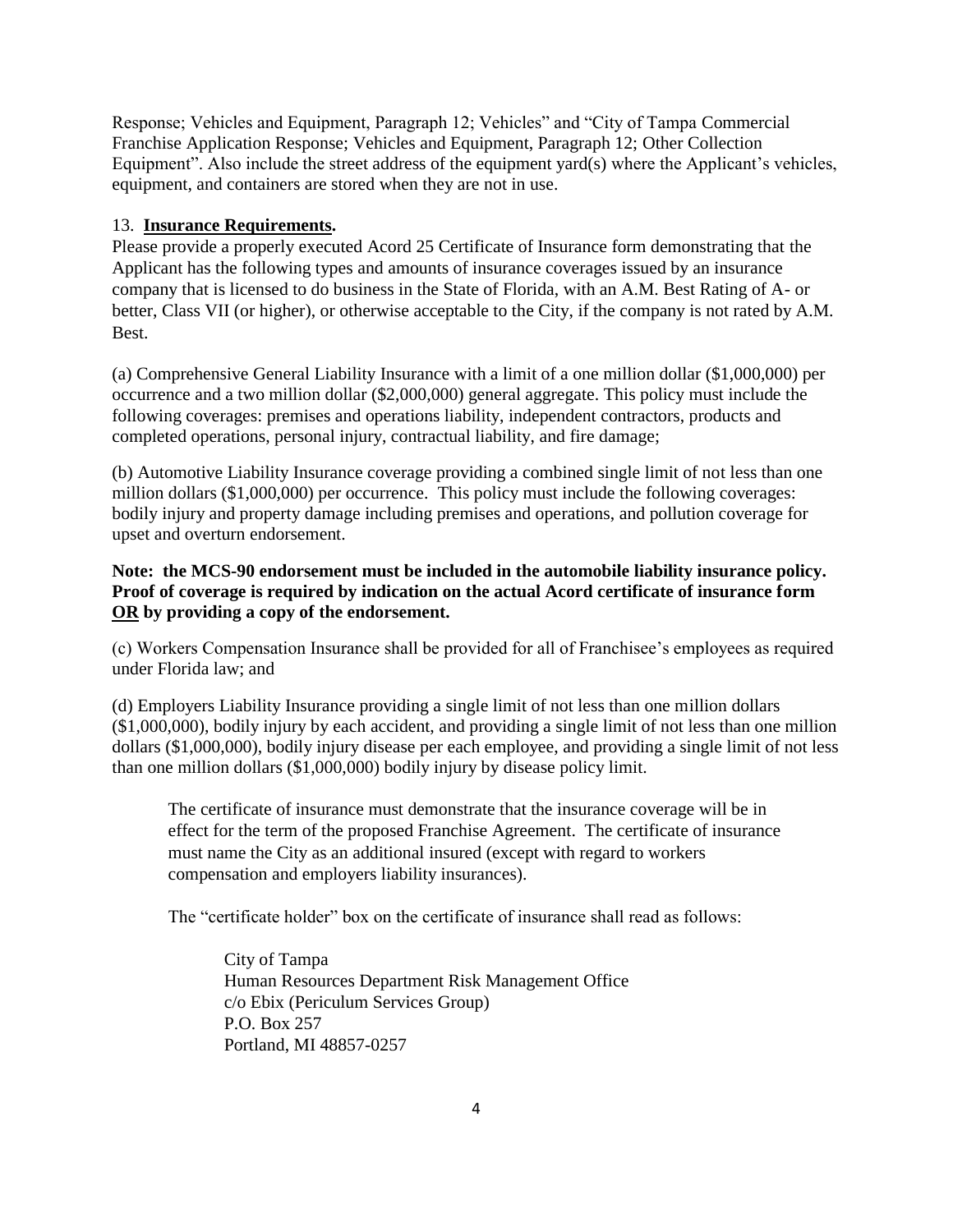If the City's service provider changes in the future, the City will inform the Franchisee by providing notice in accordance with the requirements in Section 23 of the Franchise Agreement.

### **14. Bond Requirements.**

Please provide a performance bond in the amount of fifty thousand dollars (\$50,000). The bond must be in the form that is attached hereto and is subject to review and approval of the City Attorney. The bond must be issued by a surety licensed to do business in the state of Florida.

### **15. Other Information.**

Please provide any other information the Applicant believes will demonstrate that:

- (a) The Applicant has the experience, personnel, equipment, and other resources necessary to provide Commercial Solid Waste Collection Services in compliance with the requirements in the City Code;
- (b) The Applicant has the capacity and willingness to comply with all applicable local, state, and federal laws; and
- (c) The award of a Franchise to the Applicant will be in the public interest.

### **16. Franchise Agreement.**

Please sign and properly execute the "Franchise Agreement for Commercial Solid Waste Collection Services" that is attached hereto.

### **17. Affidavit.**

Please sign and properly execute the blank "Affidavit in support of Franchise Application" that is attached hereto.

### **18. Application Fee.**

Please provide an application fee with this Application. The amount of the application fee shall be set by resolution of the City, and may be determined by contacting the City's Department of Solid Waste & Environmental Program Management. Payment of the application fee may be made by check or other forms of payment that are approved by the Director of the Department. Payments shall be made payable to the City of Tampa, Department of Solid Waste & Environmental Program Management.

### **19. Effective Date of Franchise Agreement**.

 Please identify the date when the Applicant wants its Franchise to take effect\_\_\_\_\_\_\_\_\_\_\_\_\_\_\_\_\_\_\_\_\_\_\_\_\_\_\_\_\_\_\_\_\_\_\_\_\_\_\_\_\_\_\_\_\_\_\_\_\_\_\_\_\_\_\_\_\_\_\_\_\_\_.